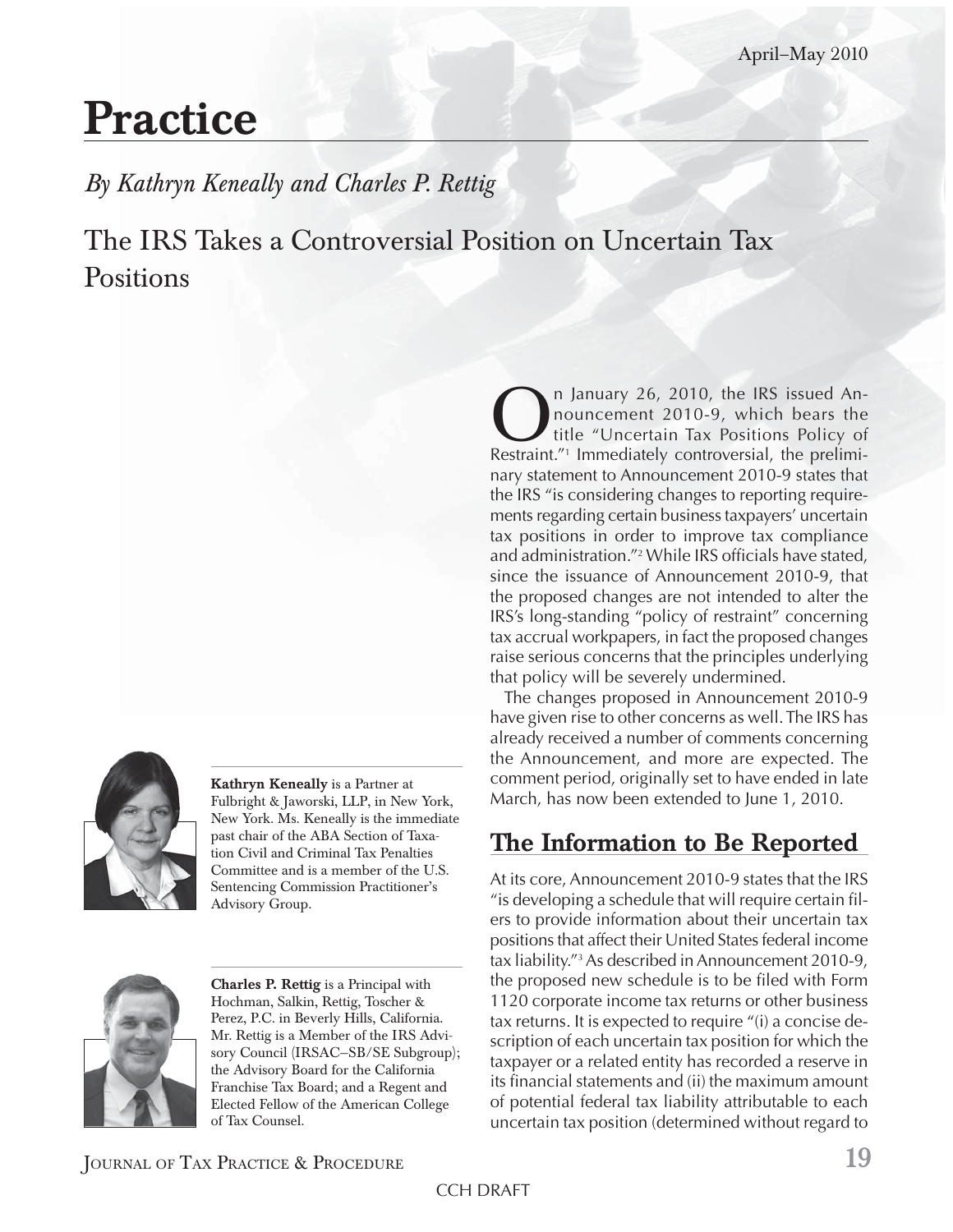the taxpayer's risk analysis regarding its likelihood of prevailing on the merits)."4 In addition, Announcement 2010-9 states that "uncertain tax positions will include any position related to the determination of any United States federal income tax liability for which a taxpayer or a related entity has not recorded a tax reserve because (i) the taxpayer expects to litigate

the position, or (ii) the taxpayer has determined that the IRS has a general administrative practice not to examine the position."5

Announcement 2010-9 states that the schedule will require "a concise description of each uncertain tax position in sufficient detail

so that the IRS can determine the nature of the issue."6 While noting that the "sufficiency of a description will depend on the taxpayer's particular facts and the nature of the underlying transaction," Announcement 2010-9 anticipates that the required description "will include the rationale for the position and a concise general statement of the reasons for determining that the position is an uncertain tax position."

### **"Uncertain Tax Positions" Under Announcement 2010-9**

The fundamental issue raised by the IRS's proposed changes is the definition of uncertain tax positions. Announcement 2010-9 takes as a starting position the requirements of FASB Interpretation No. 48, commonly known as "FIN 48."7 In Announcement 2010-9, however, the IRS goes beyond both the scope and reach of FIN 48.

Under FIN 48, entities that prepare their financial statements in accordance with U.S. generally accepted accounting principles (GAAP) must record a reserve for uncertain tax positions. To make this determination, the entity must identify each of its individual tax positions, and determine whether each position is more likely than not to be sustained upon examination by the IRS or other taxing authority. Following such analysis, the entity may recognize the amount of tax benefit that it determines may be realized upon any settlement with the relevant taxing authority or, if the entity intends to litigate the position and concludes that it will prevail in litigation, it may recognize the full amount of the tax benefits from the individual tax position under consideration. Potential tax liability, including interest and penalties, that cannot be recognized under this analysis must be accrued and a reserve must be established.

A public company with uncertain tax positions is required to provide an extensive footnote detailing information concerning its tax reserves, while other entities will need to set out less detailed information

to comply with GAAP. In conclusory terms, Announcement 2010-9 states that "many taxpayers" are required by FIN 48 "to identify and quantify uncertain tax positions taken in the return for financial accounting purposes."8 The Announcement similarly

observes that taxpayers "not subject to FIN 48 may be subject to other requirements regarding accounting for uncertain tax positions," noting "[f]or example, taxpayers may be subject to other generally accepted accounting standards, including International Financial Reporting Standards (IFRS) and country-specific generally accepted accounting standards."9

On its face, however, the schedule anticipated by Announcement 2010-9 would go far beyond the requirements of FIN 48. For example, under FIN 48, when a taxpayer that determines that, if challenged by the IRS, it will litigate and expects to prevail as to a tax position, that taxpayer is not required to set up a reserve for that position and accordingly will not need to meet FIN 48's reporting requirements. As proposed in Announcement 2010-9, the anticipated schedule may require detailed disclosure of such a taxpayer's position.

#### **"Certain Taxpayers" Under Announcement 2010-9**

The introductory paragraphs of Announcement 2010-9 state that the IRS intends that the new schedule will be filed "by a business taxpayer with total assets in excess of \$10 million if the taxpayer has one or more uncertain tax positions of the type required to be reported on the new schedule."10 The Announcement states that this will include taxpayers who prepare financial statements or who are included in the financial statements of related entities, if the taxpayer or related entity determines its income reserves under FIN 48 or other accounting standards relating to uncertain U.S. income tax positions.11

**20** ©2010 CCH. All Rights Reserved. CCH DRAFT

Thus Announcement 2010-9 will impose burdens on taxpayers beyond what they are required to do under FIN 48 or other accounting standards.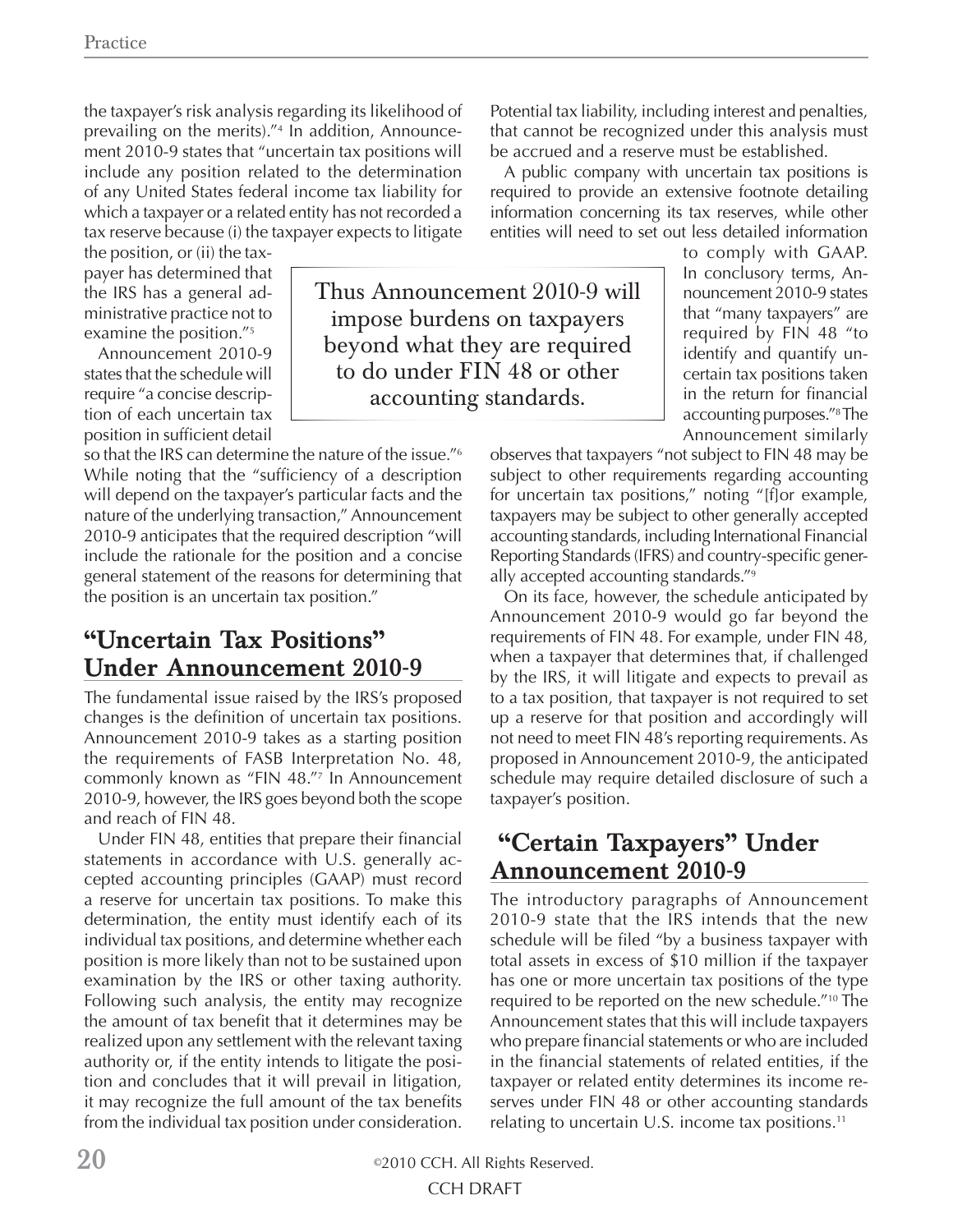Thus Announcement 2010-9 will impose burdens on taxpayers beyond what they are required to do under FIN 48 or other accounting standards. As an example, FIN 48 draws a distinction between the reporting requirements of public companies and other entities. As contemplated by Announcement 2010-9, the anticipated schedule will apparently impose its detailed reporting requirements on a broader segment of businesses.

## **The Potential Undermining of the Policy of Restraint**

Announcement 2010-9 states: "Except as described in this Announcement, the IRS intends to retain the existing policy of restraint for requesting tax accrual workpapers."12 It is difficult to see, however, how the proposed changes in Announcement

2010-9 will not work to undermine that policy. Indeed, the Announcement itself goes on to say that the IRS "will continue to review the policy and to consider additional modifications … as appropriate or necessary to ensure it obtains complete and

accurate information regarding a taxpayer's uncertain tax positions on a timely basis."13

The IRS's longstanding policy of restraint states that the IRS will seek tax accrual work papers only in "unusual circumstances."14 In setting out this "policy of restraint," the INTERNAL REVENUE MANUAL defines "tax accrual work papers" as "those audit work papers, whether prepared by the taxpayer, the taxpayer's accountant, or the independent auditor, that relate to the tax reserve for current, deferred and potential or contingent tax liabilities … and to footnotes disclosing those tax reserves on audited financial statements."<sup>15</sup> The INTERNAL REVENUE MANUAL defines "unusual circumstances" in the following manner:

- A specific issue has been identified by the examiner for which there exists a need for additional facts.
- The examiner has sought from the taxpayer and available third parties all the facts known to them relating to the identified issue.
- The examiner has sought a supplementary analysis (not necessarily contained in the work papers)

In recent years, the IRS has made strategic modifications to its policy of restraint, and has seen its efforts to summons tax accrual workpapers become the subject of heated litigation.

of facts relating to the identified issue and the examiner has performed a reconciliation of the taxpayer's Schedule M-1 or M-3 as it pertains to the identified issue.<sup>16</sup>

Examiners are instructed to seek tax accrual work papers only when "factual data cannot be obtained from the taxpayer's records or from available third parties, and then only as a collateral source for factual data." They are further instructed to limit such requests "to the portion of the work papers that is material and relevant to the examination."<sup>17</sup>

The IRS's policy of restraint did not arise, nor does it exist in a vacuum. In setting out its policy of restraint, the IRS cites to the Supreme Court's decision in *Arthur Young & Co.*18 for the proposition that tax accrual workpapers are generally not privileged, but then recognizes that such material

may include "information on whether there was reliance on outside legal advice" and "an assessment of the taxpayer's position and potential for sustention."19

In recent years, the IRS has made strategic modifications to its policy of restraint, and has seen its

efforts to summons tax accrual workpapers become the subject of heated litigation. Specifically, in Announcement 2002-63, the IRS set out an exception to its policy of restraint with regard to "listed transactions" or so-called abusive tax shelters.20 The IRS will routinely request the portion of tax accrual workpapers that relate to the listed transaction in examinations involving returns filed after July 1, 2002, that claim tax benefits of a listed transaction or a substantially similar transaction and disclose the transaction as such on the return. When a listed transaction is not disclosed on the return, the IRS will routinely request the complete tax accrual work papers. When there are multiple listed transactions disclosed on the return, the IRS will exercise its discretion in determining whether to seek the complete tax accrual work papers.<sup>21</sup>

The IRS recently prevailed in *Textron*<sup>22</sup> before the First Circuit in an action to enforce a summons for tax accrual workpapers. The *Textron*  decision, however, has been highly criticized, and the taxpayer's petition for *certiorari* to the U.S.

JOURNAL OF TAX PRACTICE & PROCEDURE **21**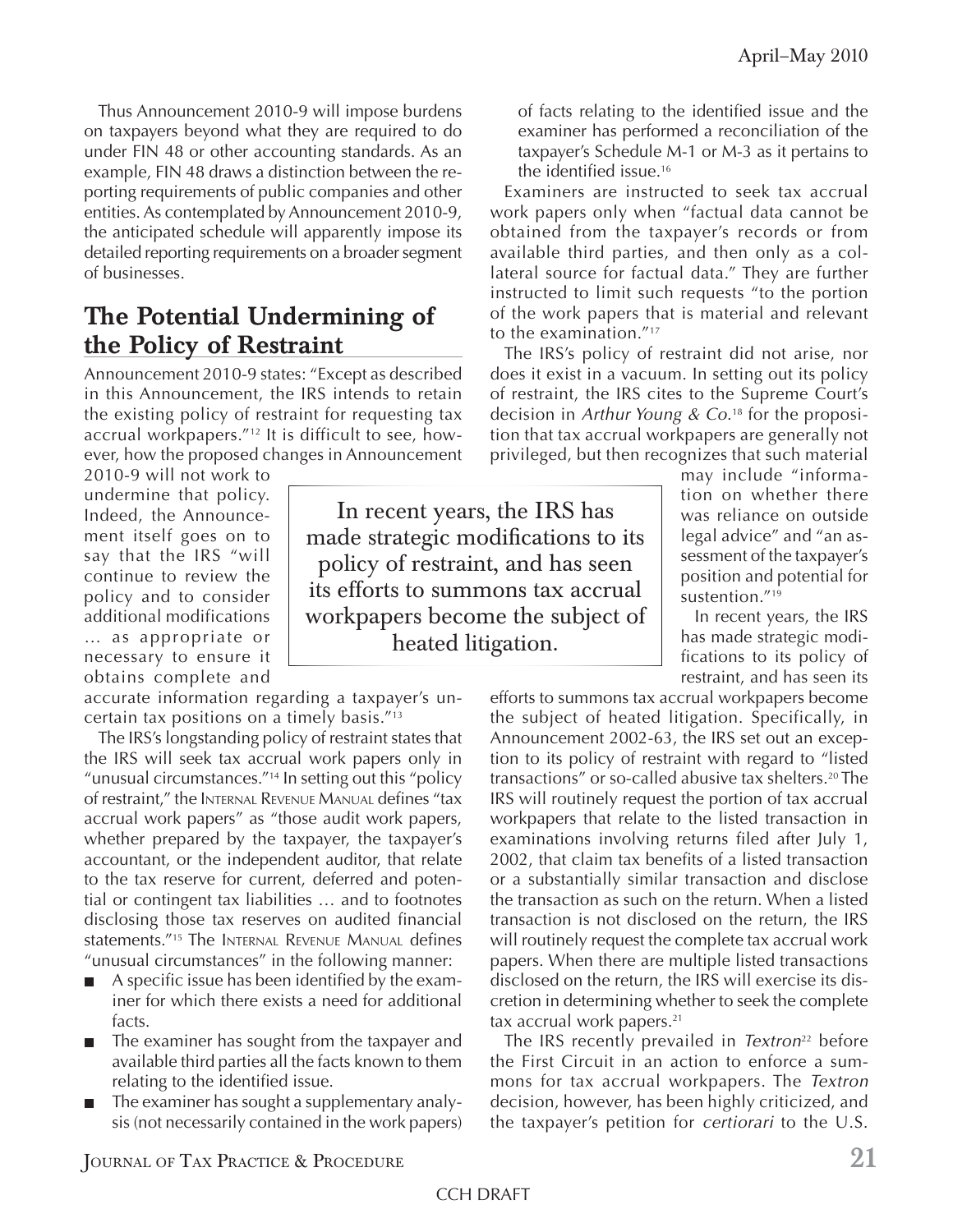Supreme Court has been supported by several amicus briefs.23

As even the IRS has recognized in formulating its policy of restraint, the concern raised when the IRS seeks tax accrual workpapers is that such workpapers will contain or reflect the legal advice given by tax professionals, or the analysis of counsel in anticipation of litigation with the IRS. In *M. Adlman,*24 the Second Circuit denied enforcement of an IRS summons, holding that the work product immunity protects materials prepared "because of" litigation, and not just those materials prepared "for use" in litigation. In *Roxwothy,*<sup>25</sup> the Sixth Circuit followed the holding in *Adlman* to conclude that tax accrual work papers were protected work product. Thus the First Circuit's decision in *Textron* stands in contradiction of the precedent in the Second and Sixth Circuits.

As in its policy of restraint, the IRS in Announcement 2010-9 cites to the decision in *Arthur Young* and goes further, contending that its current proposal does not require disclosure of a taxpayer's risk assessment or tax reserve amounts, "even thought the IRS can compel the production of this information through a summons."26 Setting aside for current purposes this controversial position, Announcement 2010-9 raises a number of issues concerning its potential impact on the attorney-client privilege, tax practitioner privilege, and work product immunity.

It is in the very nature of setting up reserves for contingent tax liabilities that an assessment must be done on some level as to the extent and strength of legal authority for a particular return position, and thus attempts by the IRS to seek information concerning such reserves should tread carefully so as not to invade privileged communications or the mental impressions of counsel. In startling contrast, the information that is proposed to be sought by Announcement 2010-9 would, for example, cover not only those items that are subject to tax reserves, but also those positions for which the taxpayer in fact anticipates litigation.<sup>27</sup> Moreover, Announcement 2010-9, by its current terms, would require disclosure of "the rationale for the position and a concise general statement of the reasons for determining that the position is an uncertain tax position."28 Rather than carefully delineating information that is and properly should be protected by the attorney-client privilege, tax practitioner privilege and work product

immunity, the proposal in Announcement 2010-9 would seem to trample over any concerns for these fundamental legal principles.

#### **The Issues Posed by the IRS in Announcement 2010-9**

There are many open issues raised by Announcement 2010-9. A number of those issues were raised by the IRS in the Announcement itself, and may give insight into the direction that the IRS is considering. Specifically, in Announcement 2010-9, the IRS sought comments generally, and in particular on the following questions:

- 1. How the maximum tax adjustment should be reflected on the schedule so that it provides the IRS with an objective and quantifiable measure of each reported tax position (*e.g.*, specific dollar amount or by appropriate dollar ranges)
- 2. What alternative methods of disclosure of the amount at issue would allow the IRS to identify the relative importance of the uncertain tax positions
- 3. Whether the calculation of the maximum tax adjustment should relate solely to the tax period for which the return is filed or to all tax periods to which the position relates, and whether net operating losses or excess credits should be taken into account in determining the maximum tax adjustment
- 4. How the related entity rules should be applied
- 5. Whether the scope of the Announcement should be modified regarding the uncertain tax positions for which information is required to be reported (*e.g.,* positions for which no tax reserve has been established because the taxpayer determined the IRS has a general administrative practice not to examine the position)
- 6. Whether transition rules should be used or criteria modified to either include or exclude certain businesses taxpayers (*e.g.,* the proposed threshold of \$10 million total assets)
- 7. How the new schedule should address taxpayers that initially did not record a reserve for an issue, but in later years do record a reserve
- 8. Whether the list of information proposed to be included should be modified, including whether certain information should be requested in some circumstances upon examination rather than with tax return<sup>29</sup>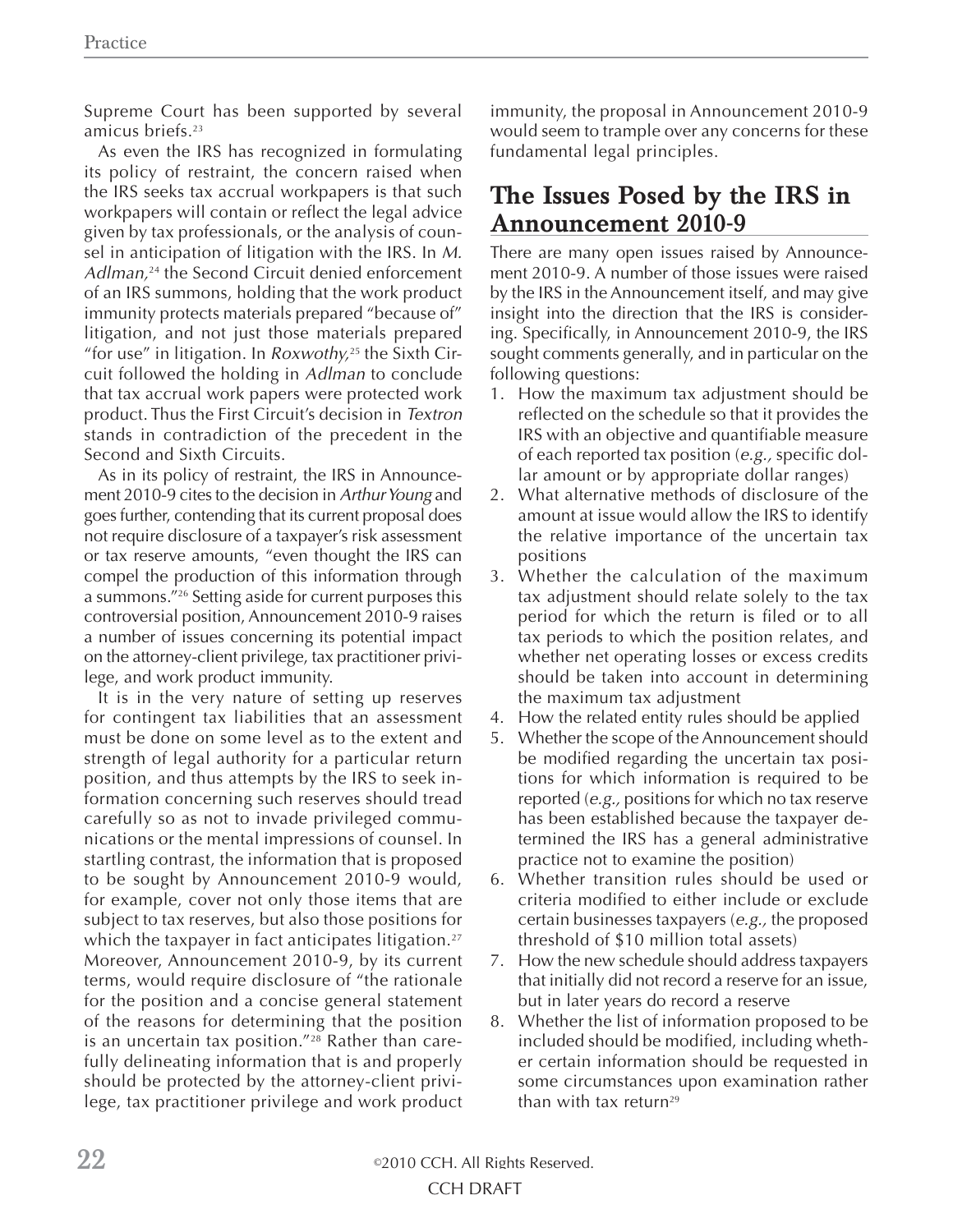### **The Issues Subsequently Raised by the IRS in Announcement 2010-17**

In Announcement 2010-17, the IRS acknowledged that it had already received a number of comments concerning Announcement 2010-9, and that the release of the proposed draft schedule and implementing instructions may facilitate the comment process.30 Accordingly, the IRS extended the comment period to June 1, 2010, with the expectation that a draft schedule would be made available in early April. As part of Announcement 2010-17, the IRS also invited comments on the following additional issues:

- Do the disclosures required by the new schedule duplicate those required by other forms, thus making forms, such as the Form 8275 and 8275-R, unnecessary or redundant in some circumstances?
- What type of uncertain tax positions should be reported by passthrough entities and tax-exempt entities?
- How should uncertain tax positions be reported in various related entity contexts, such as how members of a consolidated group for financial statement or tax return purposes or entities that are disregarded for federal tax purposes should report uncertain tax positions?31

The IRS also clarified that it intends to require that the new schedule be filed with returns for calendar year 2010 and for fiscal years that begin in  $2010.^{32}$ 

#### **Other Concerns Raised by Announcement 2010-9**

As noted, the comment period is ongoing. We respect that the IRS gives careful consideration and due regard to comments that it receives. Announcement 2010-9, however, represents a significant and far-reaching change in reporting requirements, and comments and criticisms deserve heightened regard. In addition to the threat to the attorney-client privilege, tax practitioner privilege and work product immunity, and the potential for further undermining of the policy of restraint, a number of other concerns arise. For example, as even the IRS notes, it is a fair question whether, in light of other reporting schemes, whether this added reporting requirement is even necessary, or whether it is unduly burdensome or redundant in many circumstances.

Moreover, while the IRS proposes this added reporting requirement in the name of efficient tax enforcement, it risks the opposite result: The IRS may find itself inundated with both requests for specific guidance, so as to eliminate the uncertainty of positions pre-filing, or it may find that many taxpayers over-report uncertain positions for any of a number of strategic reasons. The tax system surely does not need another reporting requirement that increases paperwork to an extent that it fails as a useful enforcement tool.

There are other uncertainties in the broad language of Announcement 2010-9 that may become clearer with the proposed schedule and with other IRS responses to the comments that are being made. There is also considerable concern about the impact of the proposal on certain types of entities, and specific tax issues. At a minimum, so significant a change in reporting requirements needs clarity in its terms, and more careful consideration of its potential impact. As proposed, Announcement 2010-9 has far-reaching potential. The IRS may be well-advised to take this proposal more slowly, to start more narrowly and to heed the concerns that many have raised.

| Announcement 2010-9, IRB 2010-7, 408<br>(Feb. 16, 2010), Uncertain Tax Positions-<br>Policy of Restraint. | Codification subtopic 740-10, Income Taxes<br>(hereinafter "FIN 48.")<br>Announcement 2010-9, supra note 1. | IRM §4.10.20.3.2(1).<br>$^{21}$ Id.<br><sup>22</sup> Textron Inc., CA-1, 2009-2 USTC 150,574,                 |
|-----------------------------------------------------------------------------------------------------------|-------------------------------------------------------------------------------------------------------------|---------------------------------------------------------------------------------------------------------------|
| $\frac{2}{d}$ Id.                                                                                         | Id.                                                                                                         | 577 F3d 21.                                                                                                   |
| $3$ Id. In a subsequent announcement extend-<br>ing the comment period, the IRS stated its                | $10$ Id.<br>$11$ Id.                                                                                        | <sup>23</sup> The <i>Textron</i> decision has been criticized by<br>the authors of this column, among others. |
| expectation that a draft schedule would be                                                                | $12$ Id.                                                                                                    | See K. Keneally and C. Rettig, Practice,                                                                      |
| released by early April; the schedule was                                                                 | $13$ Id.                                                                                                    | Textron and Work Product Immunity: A Mis-                                                                     |
| not available prior to the submission date                                                                | $14$ IRM §4.10.20.3(2).                                                                                     | guided Decision, J. TAX PRACTICE & PROCEDURE,                                                                 |
| for this column.                                                                                          | <sup>15</sup> IRM $$4.10.20.2(1)$ .                                                                         | Oct.-Nov. 2009.                                                                                               |
| $4$ Id.                                                                                                   | <sup>16</sup> IRM §4.10.20.3.1(2).                                                                          | <sup>24</sup> M. Adlman, CA-2, 98-1 USTC 150,230, 134                                                         |
| $\frac{5}{6}$ Id.                                                                                         | <sup>17</sup> IRM $\S 4.10.20.3.1(1)$ .                                                                     | F3d 1194, 1202.                                                                                               |
| $6$ Id.                                                                                                   | <sup>18</sup> Arthur Young & Co., SCt, 84-1 ustc $\P$ 9305,                                                 | <sup>25</sup> P.J. Roxworthy, CA-6, 2006-2 USTC $\P$ 50,458,                                                  |
| Accounting for Uncertainty in Income Taxes,                                                               | 465 US 805.                                                                                                 | 457 F3d 590, 593-94.                                                                                          |
| an Interpretation of FASB Statement No. 109,                                                              | <sup>19</sup> IRM §4.10.20.2(2)(A).                                                                         | <sup>26</sup> Announcement 2010-9, supra note 1.                                                              |
| also contained in Accounting Standards                                                                    | <sup>20</sup> Announcement 2002-63, 2002-2 CB 72; see                                                       | $^{27}$ Id.                                                                                                   |
|                                                                                                           |                                                                                                             |                                                                                                               |

#### **ENDNOTES**